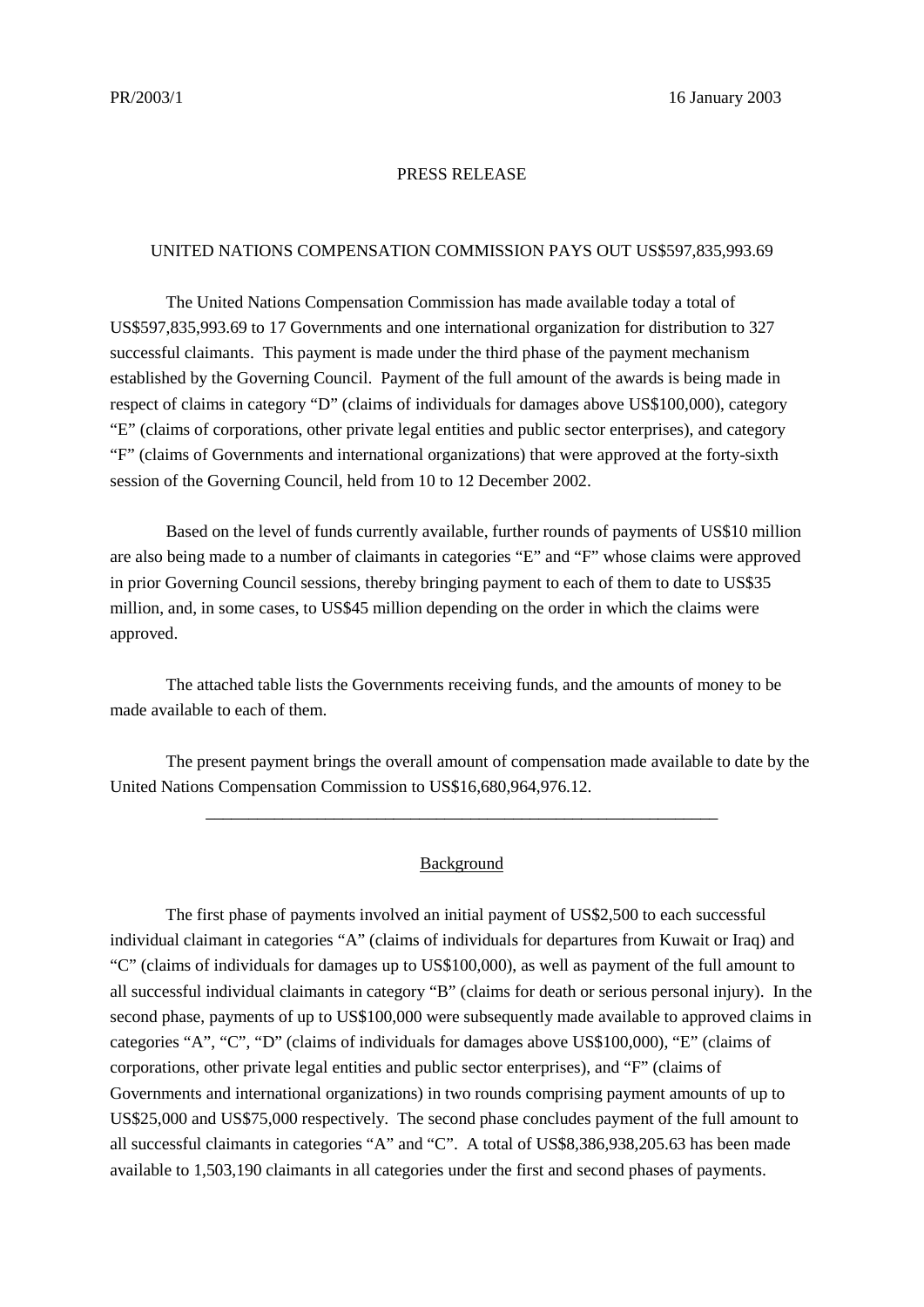In the third phase of the payments mechanism, which commenced in October 2000, each successful claimant in categories "D", "E" and "F" shall receive an initial amount of up to US\$5 million in accordance with decision 100 of the Governing Council of the UNCC. Subsequent rounds of payments of up to US\$10 million are to be made to successful claimants in these categories of claims in the order in which they have been approved. Including today's payment, a total of US\$8,294,026,770.49 has been made available to 7,318 claimants in categories "D", "E" and "F" under the third phase.

To ensure that payments to claimants are made as soon as practicable after the session at which their claims are approved, the Governing Council decided at its forty-third session (March 2002) that payments to successful claimants will be made every three months instead of every four months.

Funds to pay the awards of compensation are drawn from the United Nations Compensation Fund, which receives up to 30 per cent of the revenue generated by the export of Iraqi petroleum and petroleum products. At present, the Compensation Fund receives 25 per cent of the proceeds under the "oil-for-food" mechanism in accordance with the relevant Security Council resolutions.

The Governing Council monitors the distribution of payments to claimants by the relevant Governments and international organizations. Governments and international organizations are obligated to distribute funds to successful claimants expeditiously and to report to the Commission on payments made to claimants. Any funds undistributed to claimants by Governments and international organizations within twelve months of receiving payment shall be returned to the Commission. Further payments to Governments and international organizations shall be suspended where they fail to report on the distribution of funds to successful claimants or fail to return undistributed funds on time.

Further information about the Commission can be found on its website located at www.uncc.ch.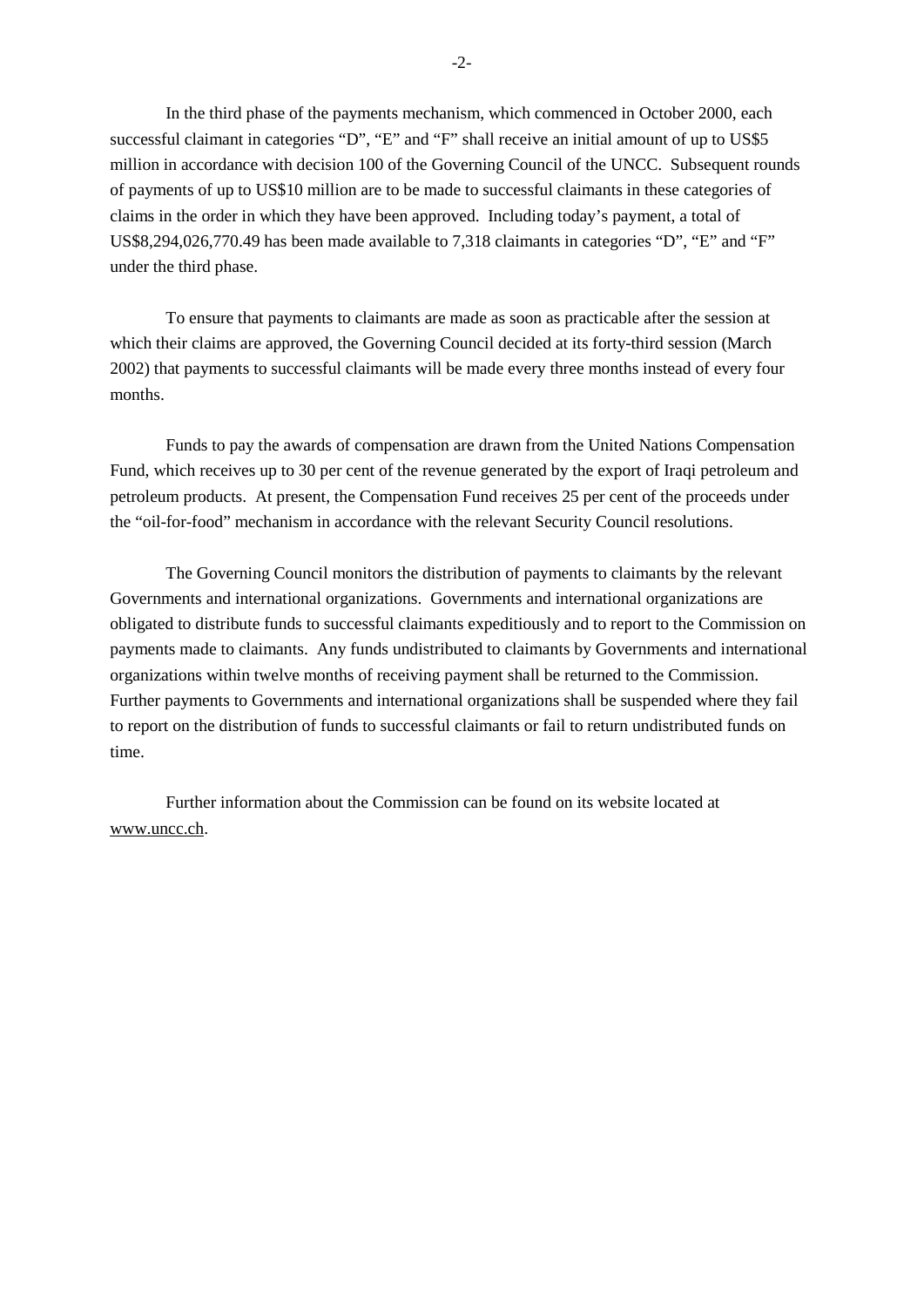## **UNITED NATIONS COMPENSATION COMMISSION**

# Consolidated report of payments of categories "D", "E" and "F" claims

*Third phase of payments –16 January 2003*

| Country        |                           | Category "D" (US\$) |                     | Category "E" (US\$) |                     | Category "F" (US\$) |                     | Totals         |                     |
|----------------|---------------------------|---------------------|---------------------|---------------------|---------------------|---------------------|---------------------|----------------|---------------------|
|                |                           | Amount (US\$)       | Number of<br>clains | Amount (US\$)       | Number of<br>clains | Amount (US\$)       | Number of<br>clains | Amount (US\$)  | Number of<br>clains |
| -1             | Bosnia and<br>Herzegovina |                     |                     | 49,684.00           | $\mathbf{1}$        |                     |                     | 49,684.01      | $\mathbf{1}$        |
| $\overline{2}$ | China                     |                     |                     | 5,785,130.00        | $\mathbf{1}$        |                     |                     | 5,785,130.00   | $\mathbf{1}$        |
| $\mathfrak{Z}$ | France                    |                     |                     | 744,158.00          | $\sqrt{2}$          | 1,350,013.00        | 1                   | 2,094,171.00   | $\mathfrak{Z}$      |
| $\overline{4}$ | Germany                   |                     |                     | 2,409,378.00        | 1                   |                     |                     | 2,409,378.00   | -1                  |
| $\overline{5}$ | Italy                     | 83,063.32           | $\mathbf{1}$        | 8,378,802.00        | 3                   |                     |                     | 8,461,865.32   | $\overline{4}$      |
| 6              | Kuwait                    | 99,970,162.15       | 243                 | 114,059,824.00      | 10                  | 252,390,574.00      | 13                  | 466,420,560.15 | 266                 |
| $\overline{7}$ | Lebanon                   | 476,474.94          | $\mathfrak{Z}$      |                     |                     |                     |                     | 476,474.94     | $\mathfrak{Z}$      |
| $\,8\,$        | Netherlands               |                     |                     | 484,640.00          | 2                   |                     |                     | 484,640.00     | 2                   |
| 9              | Poland                    |                     |                     | 4,083,095.00        | 1                   |                     |                     | 4,083,095.00   | 1                   |
| 10             | Saudi Arabia              |                     |                     | 4,486,605.00        | 5                   | 31,642,257.00       | 2                   | 36,128,862.00  | $7\phantom{.0}$     |
| 11             | Slovenia                  |                     |                     | 760,378.00          | 1                   |                     |                     | 760,378.00     | $\mathbf{1}$        |
| 12             | Sudan                     | 198,617.96          | 6                   |                     |                     |                     |                     | 198,617.96     | $6\,$               |
| 13             | Switzerland               |                     |                     | 398,262.66          | $\mathbf{1}$        |                     |                     | 398,262.66     | $\overline{1}$      |
| 14             | Turkey                    | 46,027.26           | 1                   |                     |                     |                     |                     | 46,027.26      | $\mathbf{1}$        |
| 15             | <b>United Kingdom</b>     | 1,074,533.88        | 12                  | 43,259,266.00       | $\overline{4}$      |                     |                     | 44,333,799.88  | 16                  |
| 16             | <b>United States</b>      | 127,635.40          | 3                   | 7,038,732.00        | $\overline{2}$      |                     |                     | 7,166,367.40   | 5                   |
| 17             | Yugoslavia                |                     |                     | 8,373,922.00        | $\mathbf{1}$        |                     |                     | 8,373,922.00   | $\mathbf{1}$        |
| 18             | <b>UNRWA</b> Gaza of      | 891,048.12          | 6                   |                     |                     |                     |                     | 891,048.12     | 6                   |